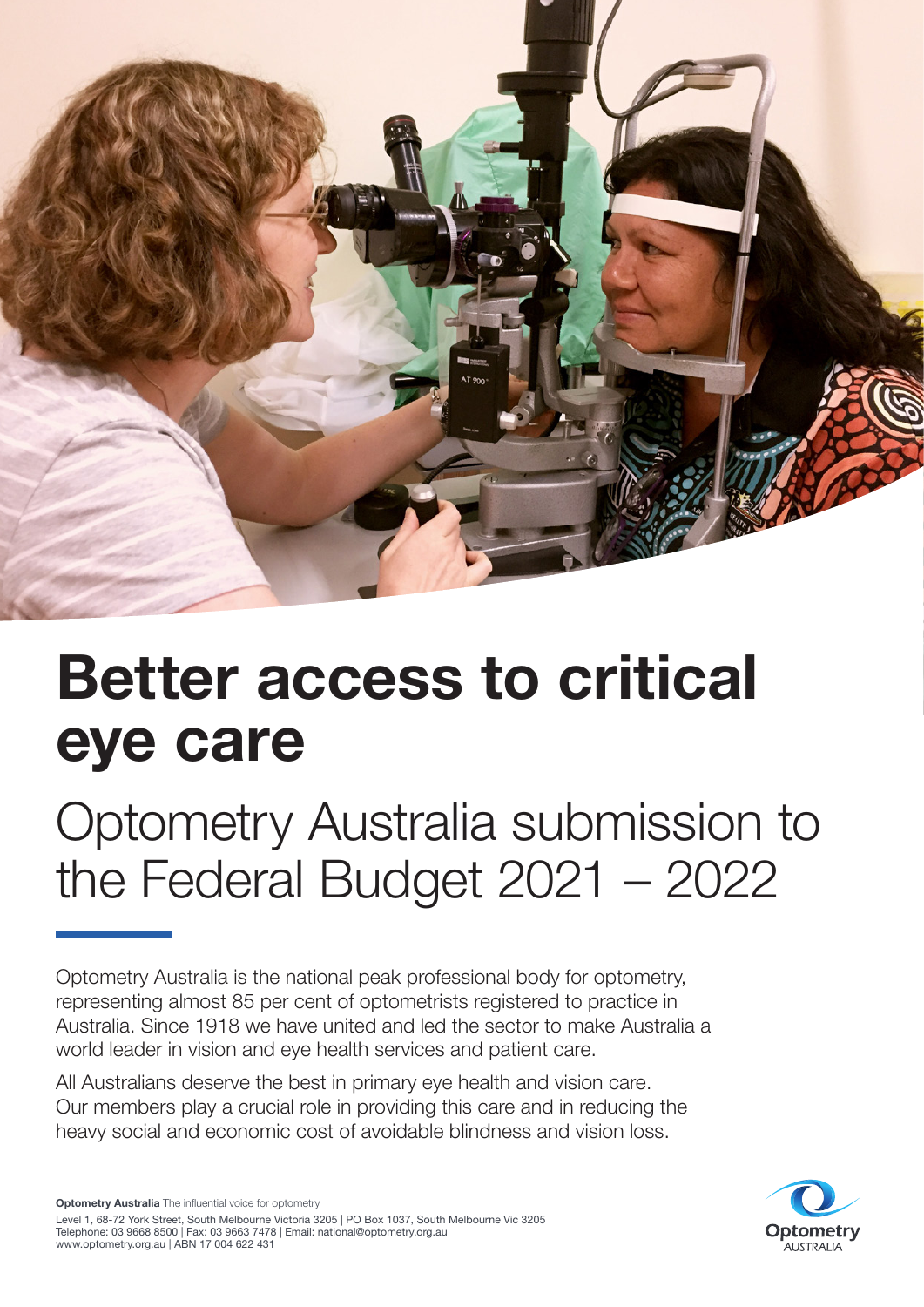#### **Overview**

Optometry Australia welcomes the opportunity to detail cost-effective measures to improve access to critical eye care across Australia and to ensure the sustainability of Australia's primary eye care system.

As the principal providers of primary eye health and vision care, optometrists play a key role in preventative care, early detection and treatment of eye and vision problems. Access to quality optometric care is a key component of an effective, efficient and sustainable eye care system and is an essential element in reducing the significant social and economic costs associated with preventable blindness and vision loss.

The combination of over 12 million Australians reporting a long term eye-condition, an ageing population and

increasing prevalence of chronic disease mean the need for timely and affordable access to primary eye care is vital for all Australian communities. The National Eye Health Survey 2016, the first nationwide Australian population-based survey, identified unmet need for eye care services in Australia; more than 450,000 Australians were living with uncorrected vision impairment or blindness.

Further, as a relatively large, geographically diverse and highly skilled workforce, there is opportunity to utilise optometrists to support better patient access to critical treatments for eye disease, by enabling them to extend the scope of care they can provide under specialist supervision.

## **In short, Optometry Australia calls on the Australian Government to:**

| <b>Recommendation</b>                                                                                                                                                                                                                                    | Cost                                                                 |
|----------------------------------------------------------------------------------------------------------------------------------------------------------------------------------------------------------------------------------------------------------|----------------------------------------------------------------------|
| Following the completion of the MBS Review, initiate a comprehensive,<br>independent review of optometry MBS fees to ensure sustainability of<br>access to important primary eye care services                                                           |                                                                      |
| Invest in a pilot project to assess the impact of supporting greater patient<br>access to intravitreal injections in rural and remote areas, by enabling<br>optometrists to administer injections under the remote supervision of an<br>ophthalmologist. | \$260,000 over two years                                             |
| Invest in tele-eye care to improve access to timely care from optometrists<br>and ophthalmologists for patients without access to face-to-face care                                                                                                      | \$220,000 in 2021-2022 to support a<br>brief tele-optometry MBS item |

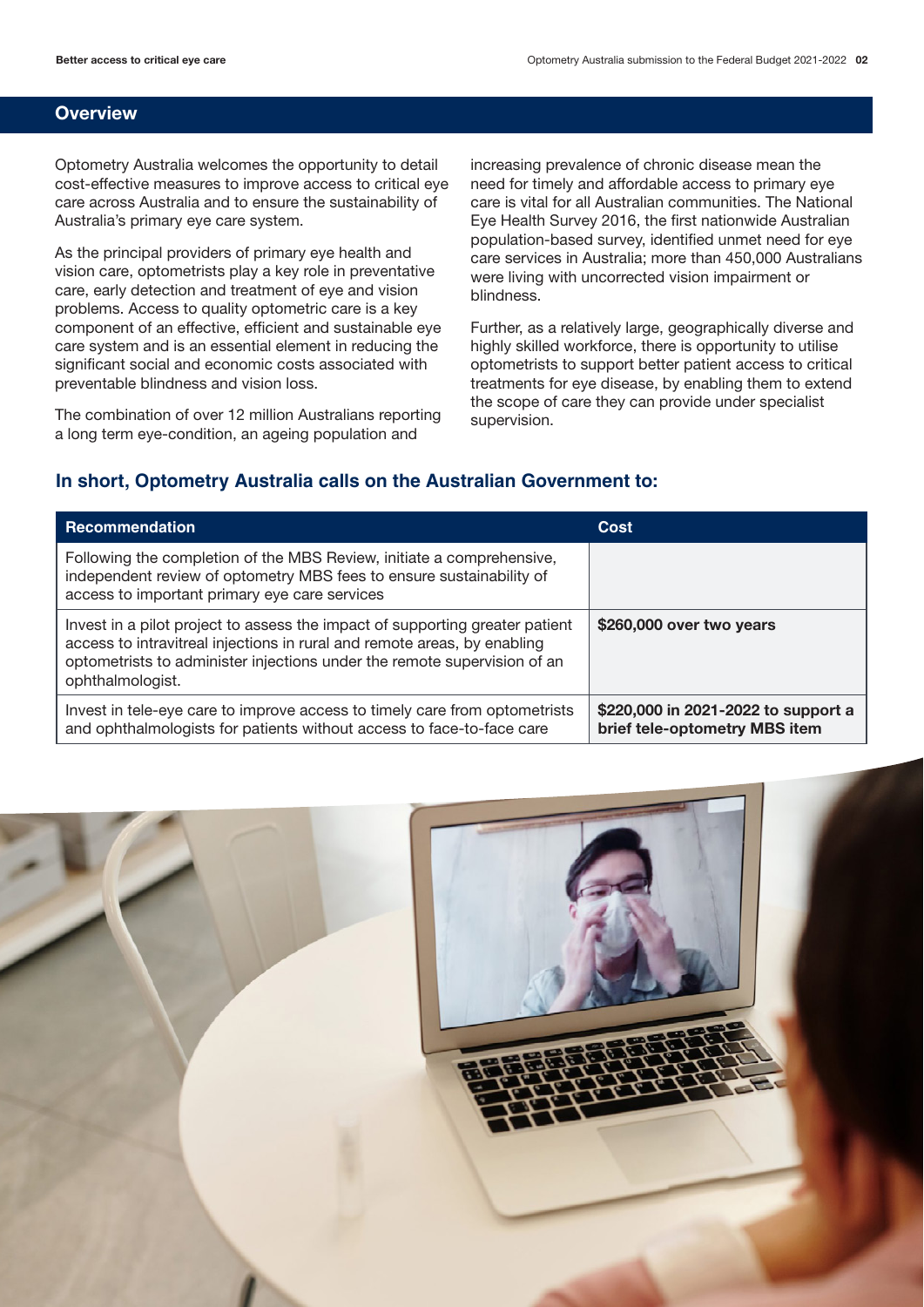# **Recommendation 1:**

## Initiate a comprehensive, independent review of optometry MBS fees to ensure sustainability

Following the conclusion of the Medicare Benefits Schedule (MBS) Review, Optometry Australia recommends that the Australian Government initiate a comprehensive, independent review of the scheduled fees for optometry items to ensure alignment with the true cost of providing care.

Population eye health in Australia has been supported through subsidised access to primary eye care from optometrists since the introduction of Medicare. However, access is being increasingly threatened by MBS fees that have become increasingly misaligned with the true costs of providing care.

Medicare rebates for optometry services were frozen from November 2012 to December 2014, reduced by 5% in 2015, and then further frozen, prior to the reintroduction of indexation in 2019. Whilst the return to annual indexation is most welcome, over the last decade MBS fees have fallen further and further behind the cost of care. The patient rebate for optometric services is less in actual dollar terms today than it was in 2012. Estimates drawn from comprehensive analysis of practice costs suggest that the actual cost of providing a comprehensive consultation is over \$30 more than the Medicare patient rebate. Action is needed to address the discrepancy between the cost of providing quality primary eye care, and the patient rebate.

Optometrists are effectively being left out-ofpocket while providing the high-quality eye care our communities need, unless they are able to pass the cost to patients. In areas where high proportions of the community have low incomes this is often simply not possible. A large and increasing number of optometry practices are reliant on retail revenue from the sale of optical appliances to maintain viable clinical practices. As the provision of clinical services is increasingly cross-subsidised by the sale of optical appliances, there is a real risk that practices will be unable to sustain the current quantum of service provision that is not necessarily associated with a prescription for glasses or contact lenses. This includes services provided in areas of high socio-economic disadvantage where glasses are primarily accessed via subsidy schemes, and services associated with detecting and managing acute and chronic eye conditions.

**We call on the Australian Government to undertake a comprehensive, independent review of the scheduled fees for optometry items to ensure alignment with the true cost of providing care.**

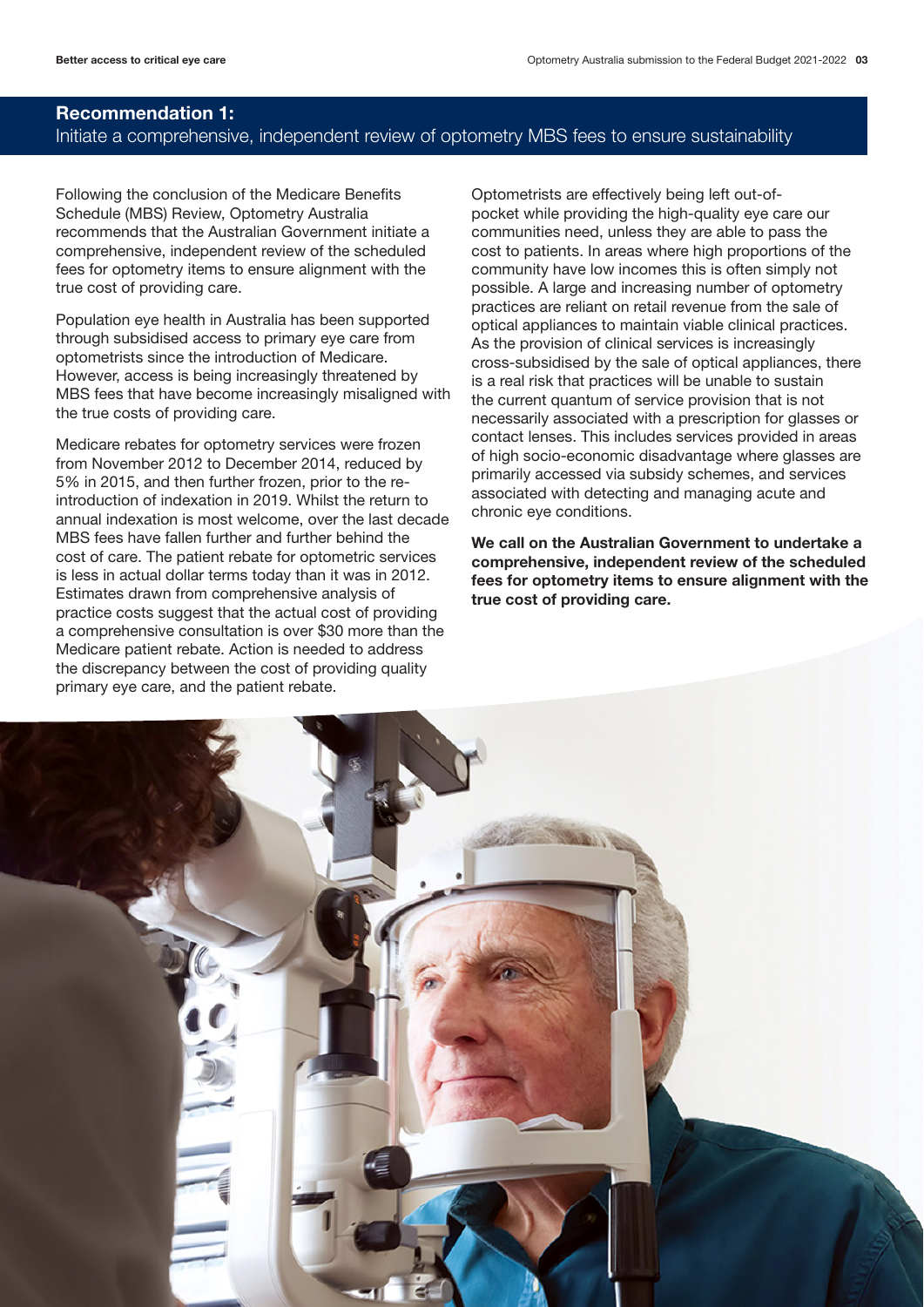## **Recommendation 2:** Piloting intravitreal injection administration by optometrists in rural and remote areas under ophthalmology supervision

Intravitreal injections have revolutionised the

management of retinal disease, becoming the standard of care for neovascular age-related macular degeneration (AMD) and diabetic macular oedema (DMO) and providing improved outcomes that have resulted in many being able to avoid vision impairment and maintain their lifestyles and independence.

While intravitreal injections have provided a significant clinical benefit, they have also increased the demand on the health system. There are a number of significant barriers for patients to access care including geographical barriers (provision outside metropolitan centres is limited) and financial barriers (the majority of care is provided in the private system with substantial out-of-pocket expenses for patients). Without timely treatment, people with AMD or DMO lose their vision; the impact of a health care system that is not able to service the population is increased vision impairment and blindness.

With an ageing population the prevalence of chronic eye disease is projected to increase and as a result a substantial increase in patients requiring treatment via intravitreal injection is expected. Whilst treatment with intravitreal injections subsidised by the Medicare Benefits Scheme (MBS) has increased year on year, there is a significant discrepancy between the number of injections required by people diagnosed with AMD or DMO, and the number of injections being provided.

**The MBS Review Taskforce** has recognised the need for change to better facilitate patient access to sightsaving care. In acknowledgement of the maldistribution of ophthalmologists and the projected undersupply of ophthalmologists through to at least 2030, **they have recommended enabling intravitreal injections to also be provided by appropriately trained nurse practitioners, optometrists and general practitioners.**  This recommendation acknowledges that not all patients require specialist advice and intervention for every episode of care and the skills of all the practitioners in the health system should be used to their full scope. Indeed, there is international evidence demonstrating that non-medical health professionals are able to undertake intravitreal injections safely with high levels of patient satisfaction and increased throughput of retinal clinics.

Optometry Australia believes a model where appropriately trained optometrists administer intravitreal injections under the supervision of ophthalmologists is most readily implementable and would deliver most immediate benefit to patients.

There is an opportunity in rural and remote Australia to pilot a model of supervised intravitreal injecting by optometrists in locations with a lack of direct physical access to ophthalmologists. Under this model, optometrists who practice in these communities would receive appropriate training and be observed for a required number of procedures. After this initial period, the optometrists would administer under remote supervision by consulting ophthalmologists, who would retain clinical responsibility for patients. The pilot would be independently evaluated, with the optometristadministered injections clinically audited to compare complication rates with ophthalmologist-administered injections.

**We call on the Commonwealth to make an investment of \$260,000 over two years to support the establishment and comprehensive evaluation of a pilot project to support greater patient access to intravitreal injections in rural and remote areas, where injections are administered by optometrists under the supervision of an ophthalmologist.**